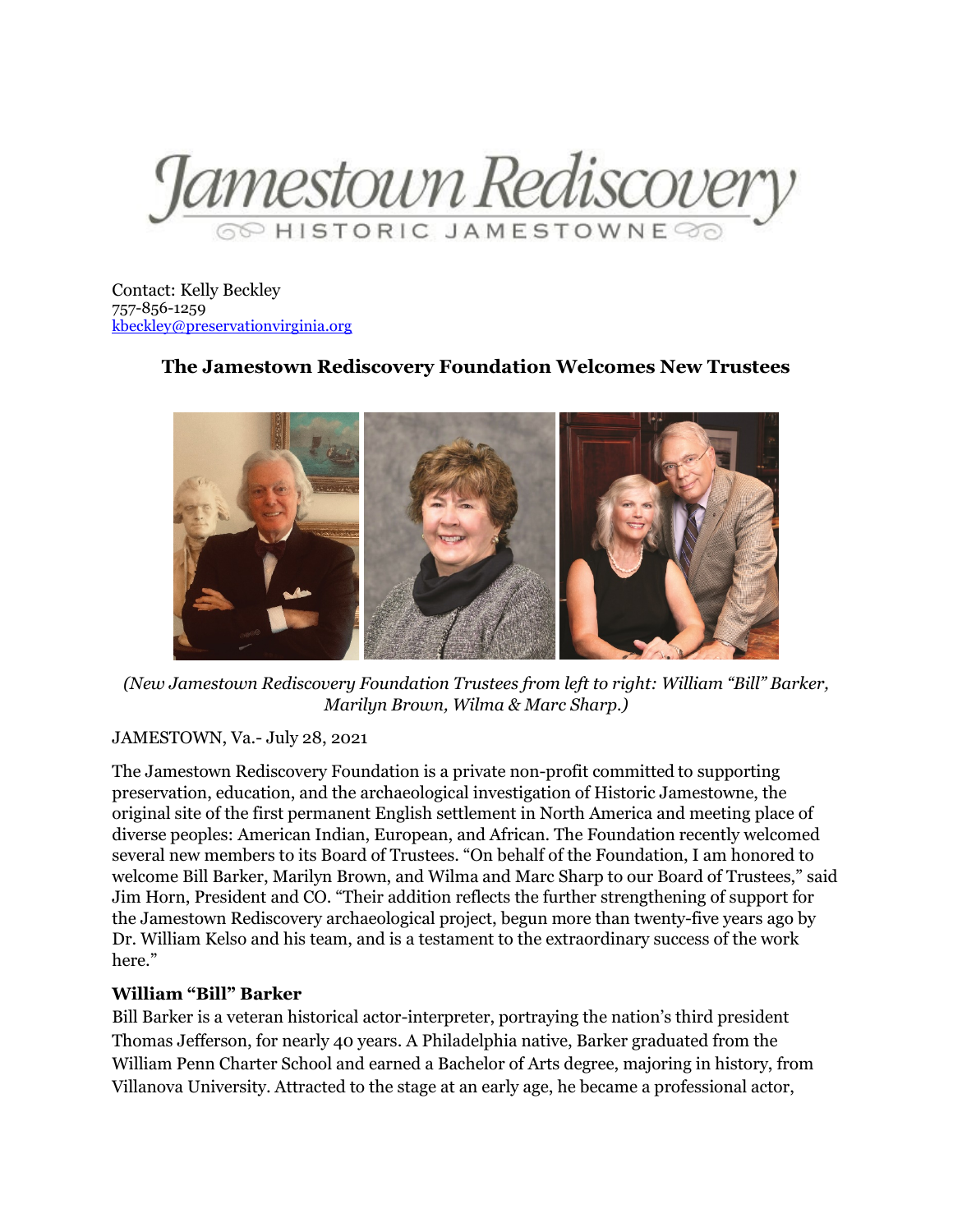theater director, and producer. Barker served as the artistic director of the Savoy Opera Company of Philadelphia, the world's oldest continually producing Gilbert and Sullivan troupe, for eleven years. However, his life was changed forever when he was hired to do a photo shoot as Jefferson at Philadelphia's Independence Hall in 1984.

Over the next decade, Barker performed as Jefferson regularly and it quickly became his passion and life's work. In the spring of 1993, he joined the Colonial Williamsburg Foundation's Nation Builder program, where he continued to interpret and study Jefferson for 26 years. Much like the statesman's own return home following the completion of his term as president in 1809, Barker relocated to Charlottesville, Virginia in 2019 to continue his portrayal and scholarship of Jefferson at his historic home Monticello.

Throughout his tenure, Barker has taken his unparalleled characterization of Jefferson all across the country and world. From invitations to the headquarters of the FBI and NASA, the U.S. Military Academy at West Point, and the U.S. Naval Academy at Annapolis, to the Palace of Versailles, the *Musée de la Légion d'honneur* and the U.S. Ambassador's Residence in Paris, and many other locations throughout France, Great Britain, and Italy, Barker's performances are innumerable. In addition to his countless stage appearances, Barker has also been featured in a variety of magazines including *Time, People, Reader's Digest, Southern Living, Virginia Living,*  and *Philadelphia*, and has been a guest on ABC, NBC, CBS, PBS, CNN, C-SPAN, and Comedy Central's *Colbert Report*.

Barker's effortless artistry combines theater, historical scholarship, and the relation of Jefferson's life and times to our world today in such a way that excites and engages audiences of all ages. We are truly fortunate to welcome someone with such knowledge and incredible expertise in living history presentations to Jamestown Rediscovery Foundation's Board of Trustees.

# **Marilyn Brown**

A Colorado native, Marilyn Brown's interest in American history spans decades. She and her late husband Doug Morton, a William & Mary alumnus, shared a love for education and understanding the stories of our nation's past. Throughout their 29-year marriage, they enjoyed countless trips to various historic sites and museums across Virginia and the east coast.

A graduate of Colorado Woman's College and Regis University in Denver, Brown is a distinguished businesswoman. For nine years, she was the Director of Personnel at the law firm of Sherman & Howard, after which she joined the Denver office of Chicago-based law firm, Mayer, Brown, and Platt, as a Legal Administrator.

Today, Brown stays busy as the owner of Morton Publishing, founded in 1977 by her late husband out of his home in Denver, CO. Originally a custom publisher, the company now publishes best-selling, higher education course material in anatomy and physiology, biology and microbiology, chemistry, and astronomy.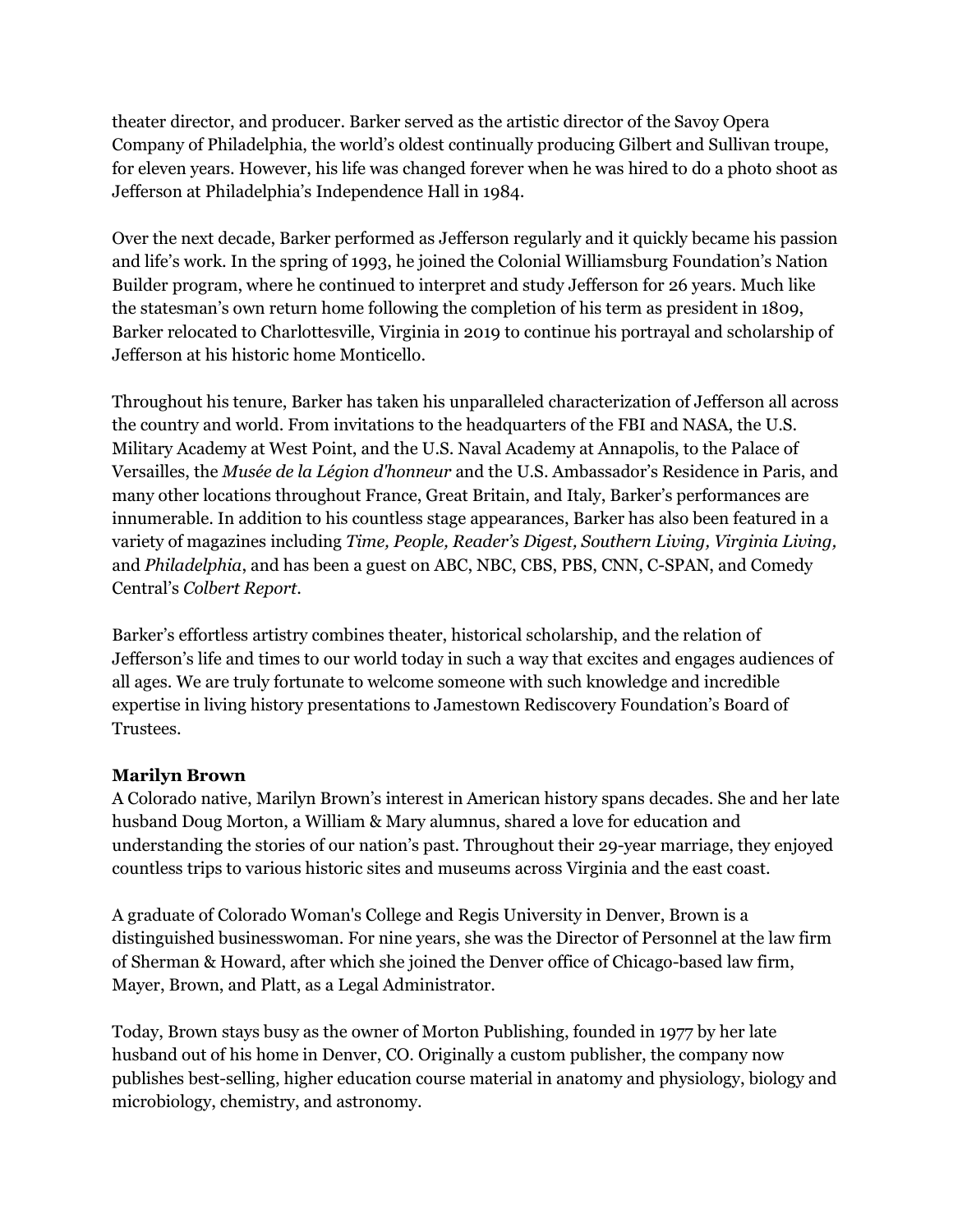Over the past twenty-plus years, Brown has become very involved with many educational charities and historic organizations both in the Denver area and in Williamsburg, Virginia. Recognizing her dedication and service to the Swem Library Board of Directors, she was made an honorary alumna by the William & Mary Alumni Association in 2007. Among her many other charitable interests, Brown is also a member of Colonial Williamsburg's President's Council and Jamestown Rediscovery Foundation's Governor's Council.

The Jamestown Rediscovery Foundation is honored to welcome Ms. Marilyn Brown to the Board of Trustees. Her leadership experience and deep love for our nation's history will continue to be invaluable assets.

# **Wilma and Marc Sharp**

Locals Wilma and Marc Sharp have been active members of the community and the greater-Tidewater area since their move to Williamsburg in 1987. Married for over 50 years, the couple met at Wilma's alma mater, Longwood University. Together, they have five children and six grandchildren.

Wilma remains involved with both Longwood University, where she completed her undergraduate studies in 1966, and William & Mary where she received her Masters of Arts in Education. After a 30-year career as an educator with a gifted-resource specialization, she retired and poured her heart into volunteer work. Wilma, a Master Gardener, volunteers in Colonial Williamsburg Gardens and in the Therapeutic Gardening programs for assisted living facilities. Additionally, she holds many leadership positions, serving on the boards of the Williamsburg Community Foundation, Literacy for Life, and the Comte de Grasse Chapter, National Society of the Daughters of the American Revolution.

Marc received both his Bachelor of Science in Commerce and his Masters of Science in Accounting from the University of Virginia. Though his time at UVA was interrupted serving five years in the U.S. Army, including two years in Vietnam as an attack helicopter pilot, he graduated with honors in 1973. Marc can boast a wonderfully successful 31-year career in realestate and development, during which he was President of Bush Development Corporation for 21 years and continues to serve as President of Greensprings Plantation, Inc. and Manager/Co-Owner of Plantation Group, LLC. Like his wife, he also has sat on several boards in the area, including the boards of Child Development Resources, Housing Partnerships, the Williamsburg Community Foundation, Optima Health, and Sentara Healthcare. One such term hits closer to home for us at Jamestown; while on the Board of the local Friends of the National Park Service, Marc facilitated and donated approximately 180 acres of land to increase the size of the Colonial Historical Park.

We are deeply grateful to welcome Wilma and Marc to the Jamestown Rediscovery Foundation Board of Trustees. Their in-depth knowledge of the area and expertise in education and development will offer unique new perspectives on our board vital to our continued growth.